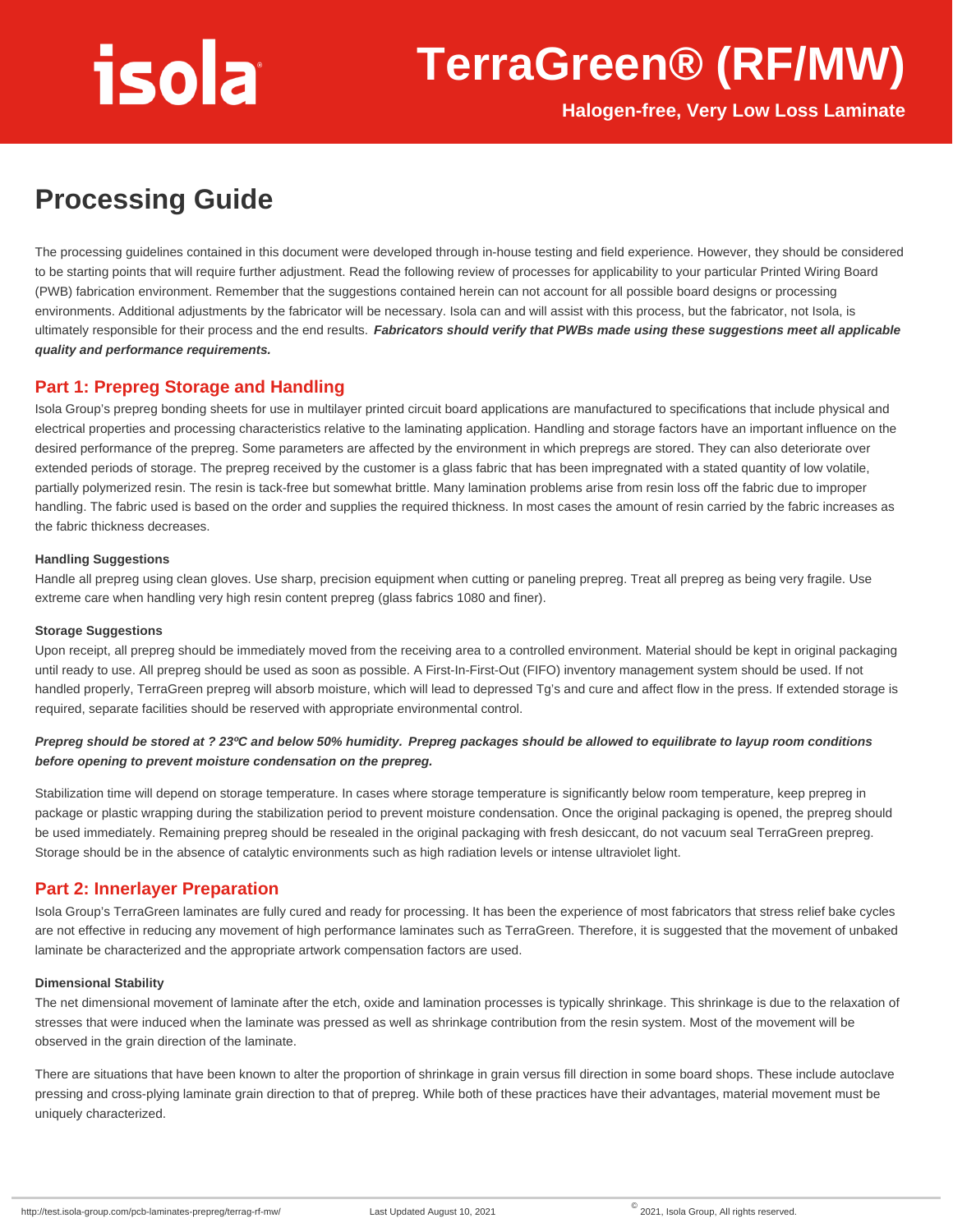### **TerraGreen® (RF/MW)**

**Halogen-free, Very Low Loss Laminate**

#### **Table 1: Initial Artwork Compensation Factors**

| <b>DK</b>     | Configuration | <b>Direction</b> | Comp (in/in)  |
|---------------|---------------|------------------|---------------|
| $2.8 - 3.0$   | Signal/Signal | Warp (grain)     | 0.0007-0.0012 |
| $\mathbf{H}$  | Ħ             | Fill             | 0.0005-0.0009 |
| $\mathbf{H}$  | Signal/Ground | Warp (grain)     | 0.0005-0.0007 |
| $\mathbf{H}$  | n             | Fill             | 0.0003-0.0006 |
| $\mathbf{u}$  | Ground/Ground | Warp (grain)     | 0.0002-0.0004 |
| $\mathbf{u}$  | n             | Fill             | 0.0002-0.0004 |
| $3.10 - 3.45$ | Signal/Signal | Warp (grain)     | 0.0005-0.0007 |
| $\mathbf{H}$  | Ħ             | Fill             | 0.0001-0.0003 |
| $\mathbf{u}$  | Signal/Ground | Warp (grain)     | 0.0003-0.0005 |
| $\mathbf{H}$  | Ħ             | Fill             | 0.0000-0.0002 |
| $\mathbf{u}$  | Ground/Ground | Warp (grain)     | 0.0000-0.0002 |
| л             | Ħ             | Fill             | 0.0000-0.0002 |

**Table 1** assumes that laminate and prepreg grain directions are oriented along the same dimension. Each shop must characterize material behavior given their particular lamination cycles, border designs and grain orientation of laminate to prepreg.

It is also suggested that specific laminate constructions are specified and adhered to so that dimensional variations due to changes in construction are avoided. This table assumes that signal layers are either half or 1 ounce copper and ground layers are either 1 or 2 ounce copper. Thicker copper will generally contribute to greater dimensional movement in designs where the majority of the copper is removed.

Table 1 (for reference) illustrates the suggested approach to characterizing laminate movement and provides approximate artwork compensation factors for TerraGreen laminate when using a hydraulic press.

#### **Imaging and Etching**

TerraGreen laminates are imaged using standard aqueous dry films and are compatible with both cupric chloride and ammoniacal etchants.

#### **Bond Enhancement**

Oxide alternative chemistries have been used successfully in fabricating TerraGreen multilayer boards to date. Users should make sure the oxide replacement coating exhibits a consistent, uniformly dark color.

For conveyorized oxide replacements, an efficient dryer at the end of a conveyorized oxide replacement line should remove all moisture from the inner layer surface. **However, drying of layers for 30 minutes minimum @ 100°C or higher is considered a "best practice", especially for boards to be subjected to "lead-free" processes. Drying in racks is preferred.**

If immersion tin adhesion treatments are used, the fabricator should test the coating to verify adequate bond strength is developed with TerraGreen prepregs.

#### **Part 3: Lamination**

#### **Table 2: TerraGreen™ General Lamination Parameters**

| <b>Process</b>        | <b>Recommendation</b>                                                                                                                                                        |  |  |  |
|-----------------------|------------------------------------------------------------------------------------------------------------------------------------------------------------------------------|--|--|--|
| Vacuum Time           | Thickness 1.5 mm: on risers 10 min,<br>contact 5 min<br>Thickness 1.5-3.0 mm: on risers 15 min,<br>contact 10 min<br>Thickness > 3.0 mm; on risers 20 min.<br>contact 15 min |  |  |  |
| Curing<br>Temperature | 190-200°C (375-390°F)<br>Do Not Exceed 210°C Product<br>Temperature                                                                                                          |  |  |  |
| <b>Curing Time</b>    | 190°C (375°F) 60 min<br>200°C (390°F) 45 min                                                                                                                                 |  |  |  |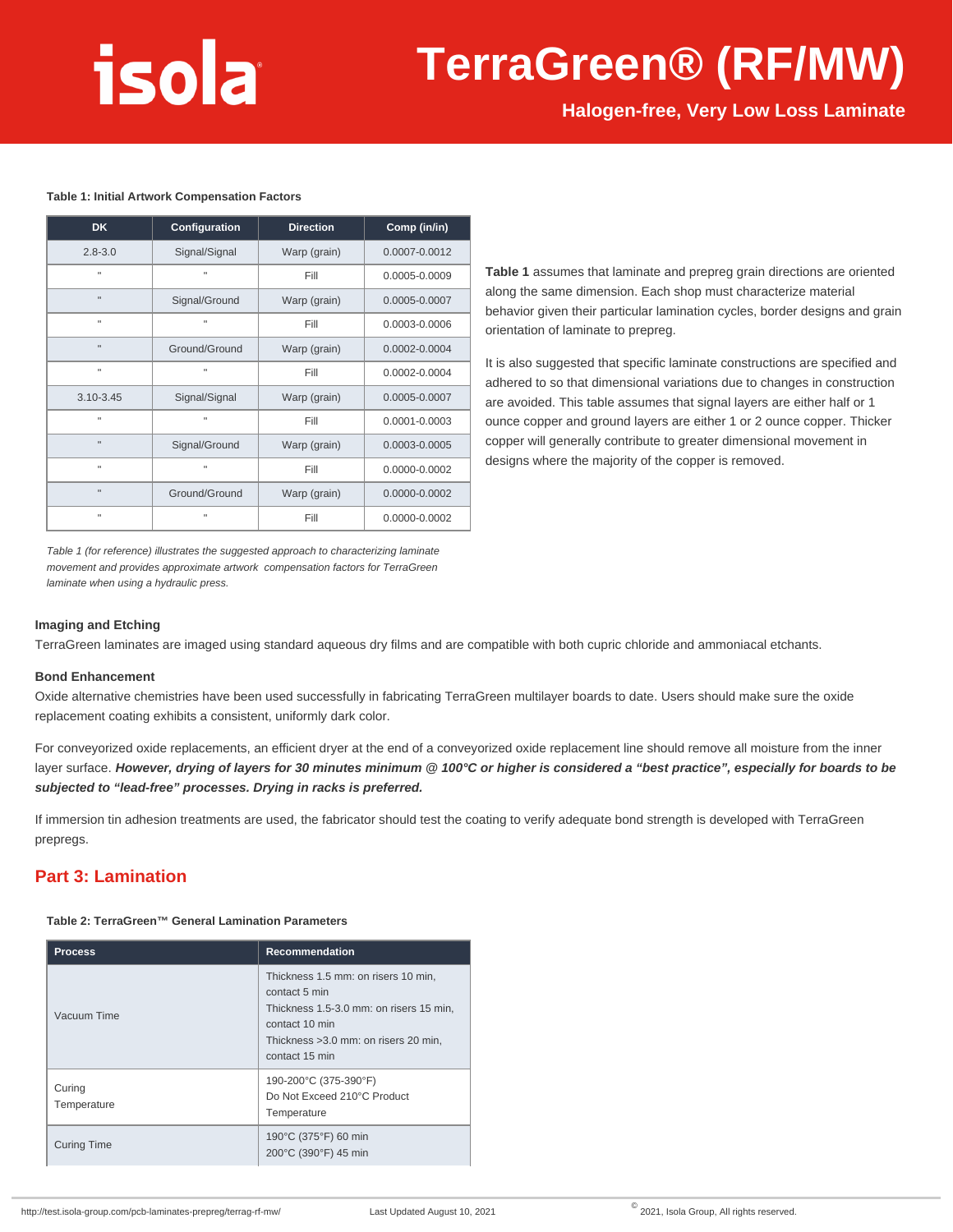## **TerraGreen® (RF/MW)**

#### **Halogen-free, Very Low Loss Laminate**

| <b>Resin Flow</b><br>Window | 110-150°C (230-300°F)<br>Maintain heat ramp in this temperature<br>range.                                                                                                                   |  |  |  |
|-----------------------------|---------------------------------------------------------------------------------------------------------------------------------------------------------------------------------------------|--|--|--|
| <b>Heat Ramp</b>            | 3.5-5.0°C/min. (6.5-9°F/min.)                                                                                                                                                               |  |  |  |
| Pressure                    | 375 PSI (26 kg/cm <sup>2</sup> ) ? 1 oz. copper ? 18<br>layers<br>425 PSI (30 kg/cm <sup>2</sup> ) > 1 oz. copper, > 18<br>layers                                                           |  |  |  |
| Pressure<br>Application     | Single Stage: Apply pressure after<br>vacuum dwell time<br>Dual Stage: 50 PSI (3.5 kg/cm <sup>2</sup> ) after<br>vacuum dwell time<br>switch to high pressure ? 90°C product<br>temperature |  |  |  |
| Cool Down                   | Cool to 135 -140°C (275 -285°F) at<br>2.8°C/min. (5.0°F/min.)<br>with 50 PSI (3.5 kg/cm <sup>2</sup> ) pressure prior to<br>removing<br>or transferring the load                            |  |  |  |

#### **Standard Lamination**

The amount of time at cure temperature, and to some extent the actual cure temperature of TerraGreen, will be determined by the thickness of the multilayer package being produced. Very thick boards will require a longer cure time to assure optimum material performance.

#### **Sequential Lamination**

Use the full cycle for both subassembly as well as final lamination. This suggestion assumes a final assembly thickness ? 0.125? (3.2 mm). Removal of TerraGreen flash should be performed by routing rather than shearing to minimize crazing along the panel edges.

#### **Part 4: Drill**

#### **General**

To assure effective removal of the resin debris during drilling, undercut drill geometries and high helix tools are suggested. On high layer count technologies and thicker overall board thicknesses, peck drilling parameters may be necessary. Suggested parameters are outlined below for typical multilayer designs.

#### **Cutting Speed and Chipload**

Relative to standard FR-4 parameters, use lower chiploads and cutting speeds to drill TerraGreen printed circuit boards. The parameters in **Table 3** provide a moderate initial starting point for typical board designs. Thick boards with heavy copper or special cladding such as invar will require more conservative drill parameters. Boards with numerous 2 oz. copper inner layers or boards with coarse glass weave may require more conservative parameters.

#### **Stack Height and Hit Count**

Stack heights and hit counts will vary according to construction and overall thickness of the boards being drilled. For thicker boards, above 2.5 mm (100 mils) overall, with high layer counts, drill one high.

Maximum hit count for drill diameters below 0.020? is 1,000, while drills at or above 0.020? diameter can be permitted up to 1,500 hits. These general guidelines are strongly influenced by board thickness, geometry, stack height, etc.

Aluminum entry and lubricated backing help create good quality hole walls but are not essential in all applications. It is suggested that the fabricator's supplier of entry and backup be consulted.

|        | <b>Drill Size</b> | <b>Spindle</b><br><b>Speed</b> |             | Surface Speed Per Min |        | Infeed |         | Chipload |        | Retract |
|--------|-------------------|--------------------------------|-------------|-----------------------|--------|--------|---------|----------|--------|---------|
| inch   | mm                | rpm                            | <b>SFPM</b> | <b>SMPM</b>           | in/min | m/min  | mil/rev | mm/rev   | in/min | m/min   |
| 0.0098 | 0.25              | 100,000                        | 258         | 79                    | 40     | 1.02   | 0.40    | 0.010    | 600    | 15      |
| 0.0118 | 0.30              | 100,000                        | 309         | 94                    | 80     | 2.03   | 0.80    | 0.020    | 800    | 20      |
| 0.0138 | 0.35              | 95,500                         | 345         | 105                   | 120    | 3.05   | 1.26    | 0.032    | 800    | 20      |

#### **Table 3: Suggested Drilling Parameters For Initial TerraGreen™ Setup**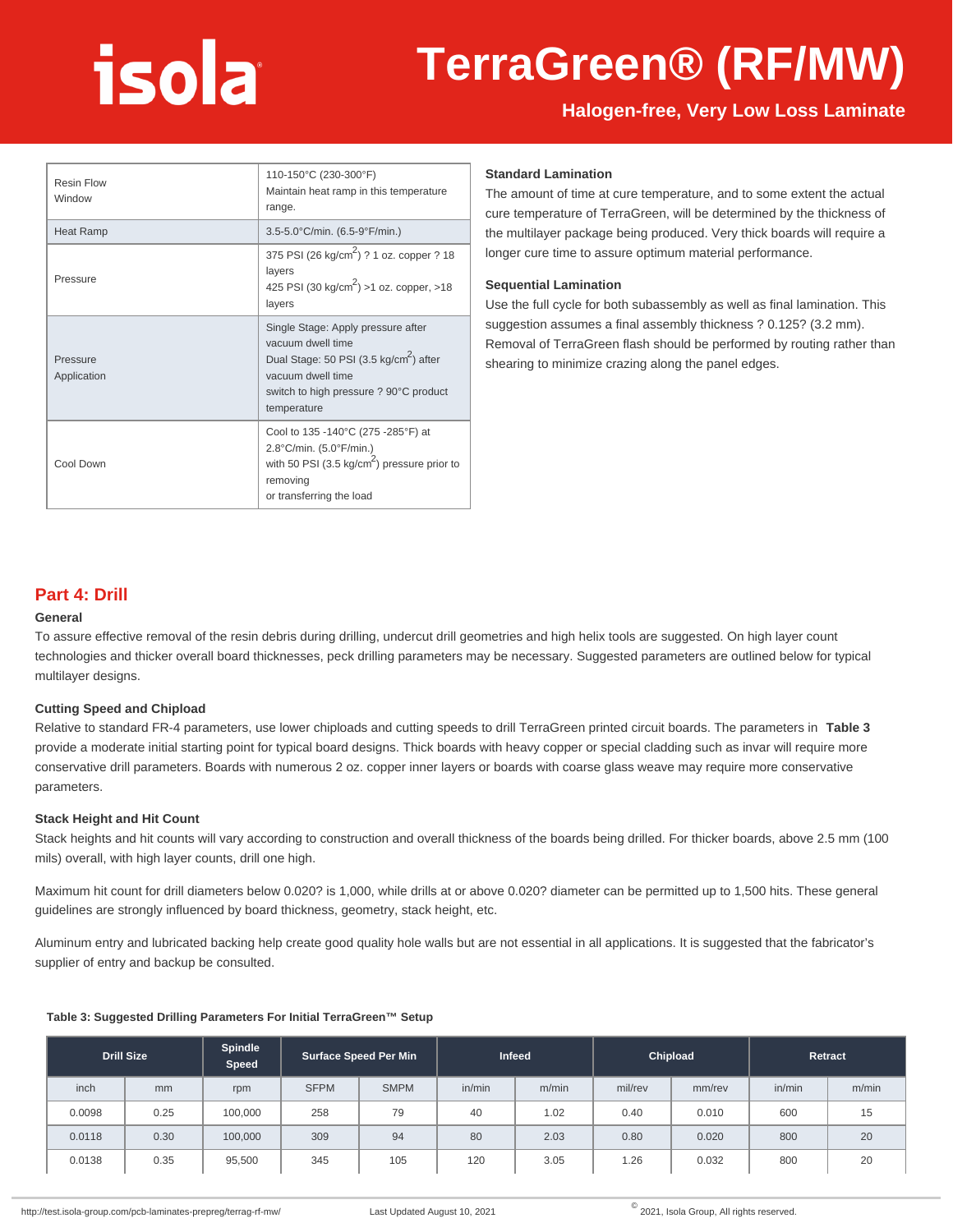### **TerraGreen® (RF/MW)**

**Halogen-free, Very Low Loss Laminate**

| 0.0157 | 0.40 | 95,500 | 394 | 120 | 150 | 3.81 | 1.57 | 0.040 | 1000 | 25 |
|--------|------|--------|-----|-----|-----|------|------|-------|------|----|
| 0.0197 | 0.50 | 76,400 | 394 | 120 | 190 | 4.83 | 2.49 | 0.063 | 1000 | 25 |
| 0.0248 | 0.63 | 61,000 | 396 | 121 | 170 | 4.32 | 2.79 | 0.071 | 1000 | 25 |
| 0.0295 | 0.75 | 51,000 | 394 | 120 | 150 | 3.81 | 2.94 | 0.075 | 1000 | 25 |
| 0.0354 | 0.90 | 43,000 | 399 | 122 | 130 | 3.30 | 3.02 | 0.077 | 1000 | 25 |
| 0.0394 | 1.00 | 38,500 | 397 | 121 | 117 | 2.97 | 3.04 | 0.077 | 1000 | 25 |
| 0.0500 | 1.27 | 30,500 | 399 | 122 | 91  | 2.31 | 2.98 | 0.076 | 1000 | 25 |
| 0.0591 | 1.50 | 26,000 | 402 | 123 | 78  | 1.98 | 3.00 | 0.076 | 1000 | 25 |
| 0.0787 | 2.00 | 20,000 | 412 | 126 | 60  | 1.52 | 3.00 | 0.076 | 1000 | 25 |

#### **Part 5: Hole Wall Preparation**

#### **General**

Good desmear and electroless copper deposition performance are more easily achieved when the drilled hole quality is good. The generation of smooth, debris free hole walls is influenced by the degree of resin cure, drilling conditions and board design considerations. The elimination of 7628 or similar heavy glasses (whenever possible), coupled with properly adjusted drill parameters on fully cured boards has been shown to improve overall drilled hole quality. This helps reduce smear generation, which improves desmear performance and can ultimately help to reduce copper wicking.

Factors which influence chemical desmear rates, and therefore the suggestions in this document, include: resin type, chemistry type, bath dwell times, bath temperatures, chemical concentrations in each bath and the amount of solution transfer through the holes.

**Factors which influence the amount of solution transfer through the holes include:** hole size, panel thickness, work bar stroke length, panel separation in the rack and the use of solution agitation, rack vibration and rack "bumping" to remove air bubbles from the holes.

#### **Chemical Desmear**

Trials show that TerraGreen shows good response to chemical desmear. Processing parameters used for 170 Tg FR-4 should be used, excessive dwell time will cause etchback.

#### **Plasma Desmear**

Plasma can be used with or without a single permanganate pass (to be determined by each fabricator). Plasma processing tends to improve overall hole quality, particularly in thick and/or high aspect ratio boards. Standard plasma gas mixtures and process cycles designed for conventional FR-4 epoxy are suggested for use as initial starting parameters for TerraGreen.

#### **3-Point Etchback**

True 3-point "etchback" exposes the innerlayer "post" on all three sides for subsequent plating processes. This will require a more robust approach compared to simple desmear, which is designed only to remove resin smear from the vertical surface of the innerlayer interconnect "posts".

Plasma will readily etch back TerraGreen resin. Standard plasma gas mixtures and process cycles designed for conventional FR-4 epoxy are satisfactory and are suggested for use as initial starting parameters for etchback of TerraGreen. The practice of following the plasma process with a chemical process is suggested rather than plasma alone to increase hole wall texture and remove plasma ash residues. Consult the chemical supplier for suggested conditions.

If plasma is not available, chemical etchback for 3-point connections must be done with extreme care on TerraGreen to minimize copper wicking.

#### **Part 6: Secondary Drilling, Routing and Scoring**

#### **Secondary Drilling**

The use of entry and backer material may be necessary during the secondary drilling of larger hole sizes to avoid crazing/fracturing at the hole perimeter. Additionally, sharper plunge point angle geometries may be necessary to avoid crazing around secondary drilled hole perimeters.

#### **Routing and Scoring**

http://test.isola-group.com/pcb-laminates-prepreg/terrag-rf-mw/ Last Updated August 10, 2021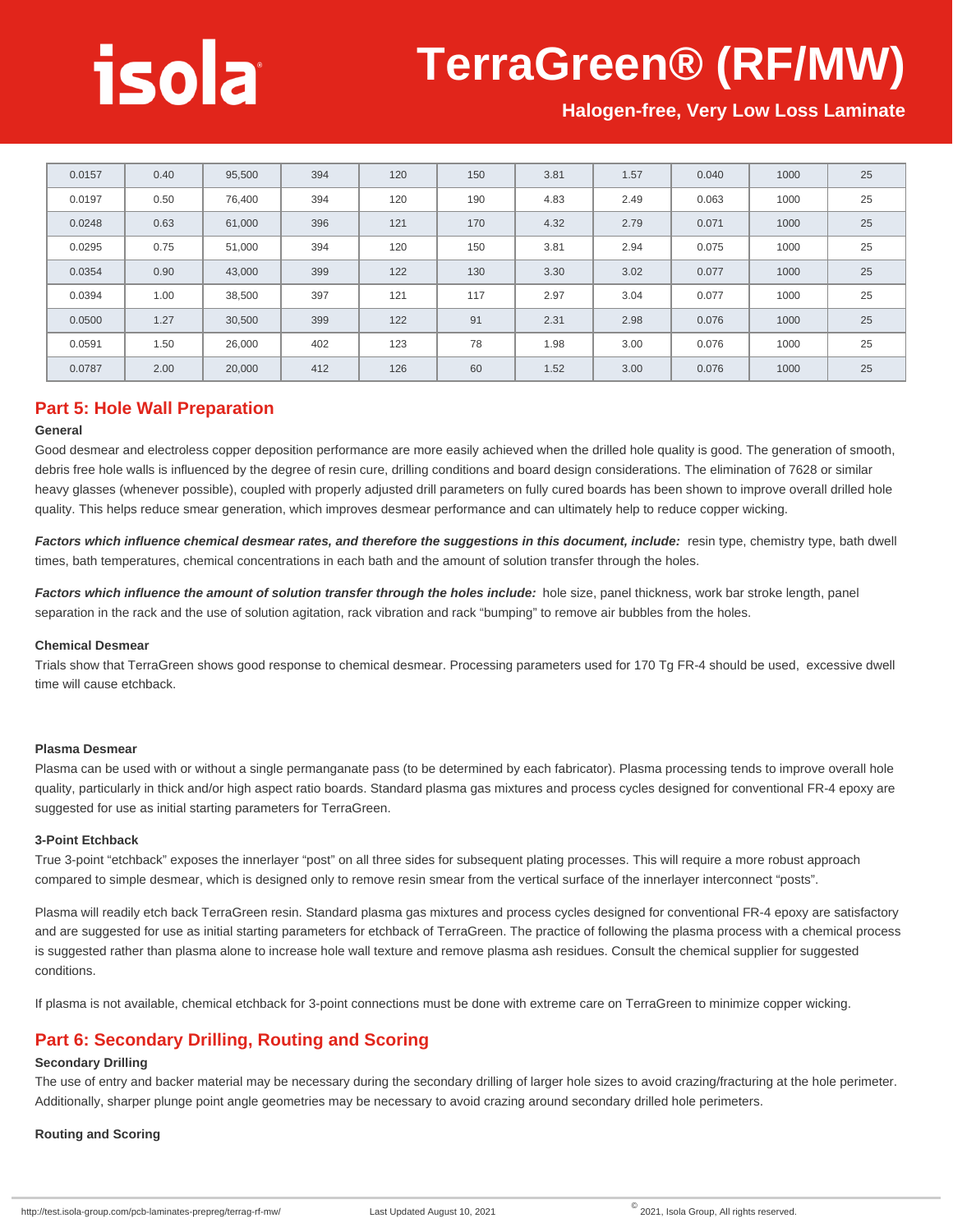### **TerraGreen® (RF/MW)**

**Halogen-free, Very Low Loss Laminate**

Modifications of the final PWB route fabrication process may be necessary. **Table 4** lists initial starting parameters. **Note that parameters listed may require further adjustment.**

#### **Table 4: Suggested Routing Parameters for Initial TerraGreen Setup**

| <b>Stack Height</b><br>(Max) | <b>Spindle Speed</b> | <b>Table Speed</b> | <b>Router Bit Life</b> |  |  |
|------------------------------|----------------------|--------------------|------------------------|--|--|
| inch                         | rpm                  | inch/min           | linear feet            |  |  |
| 0.200                        | 25,000               | 25                 | 35                     |  |  |

**The customer should contact the scoring equipment and/or bit supplier for application specific suggestions for use with TerraGreen materials.**

Your Isola Technical Account Manager may also be able to provide some initial suggestions, but these should be validated through testing by the individual PWB fabricator.

#### **Part 7: Packaging and Storage**

TerraGreen finished boards have low moisture sensitivity and good shelf life. However, Isola recommends using best practices in storage and packaging, as noted below, to reduce risk during lead-free assembly.

TerraGreen boards should be dry prior to packaging to ensure the most robust lead-free performance. For some complex, high reliability designs, baking prior to solder mask application can be implemented to ensure maximum floor life in assembly processing. Printed boards made for high temperature assembly from TerraGreen, which require a long shelf life, the best protection is provided using a Moisture Barrier Bag (MBB) with a Humidity Indicator Card (HIC) and adequate drying desiccant inside the MBB to prevent moisture absorption during shipment and long-term storage.

Upon opening the MBB, the boards should be processed within 168 hours when maximum shop floor conditions are at < 30°C (85°F)/60% RH. MBB bags that are opened for inspection should be resealed immediately to protect the boards from moisture uptake.

#### **Part 8: Health and Safety**

Always handle laminate with care. Laminate edges are typically sharp and can cause cuts and scratches if not handled properly. Handling and machining of prepreg and laminate can create dust (see TerraGreen Material Safety Data Sheet). Appropriate ventilation is necessary in machining/punching areas. The use of protective masks is suggested to avoid inhaling dust. Gloves, aprons and/or safety glasses are suggested if individuals have frequent or prolonged skin or eye contact with dust. Isola Group does not use polybromide biphenyls or polybromidebiphenyl oxides as flame retardants in any product. Safety Data Sheets are available upon request.

#### **Part 9: Ordering Information**

Contact your local sales representative or visit: **www.isola-group.com** for further information.

Or contact us at: **info@isola-group.com**

#### **Isola Group North America**

6565 West Frye Road Chandler, AZ 85226 Phone: 480-893-6527 Fax: 480-893-1409

#### **Isola Asia Pacific (Hong Kong) Ltd.**

12/F, Kin Sang Commercial Centre 49 King Yip Street, Kwun Tong Kowloon, Hong Kong Phone: 852-2418-1318 Fax: 852-2418-1533